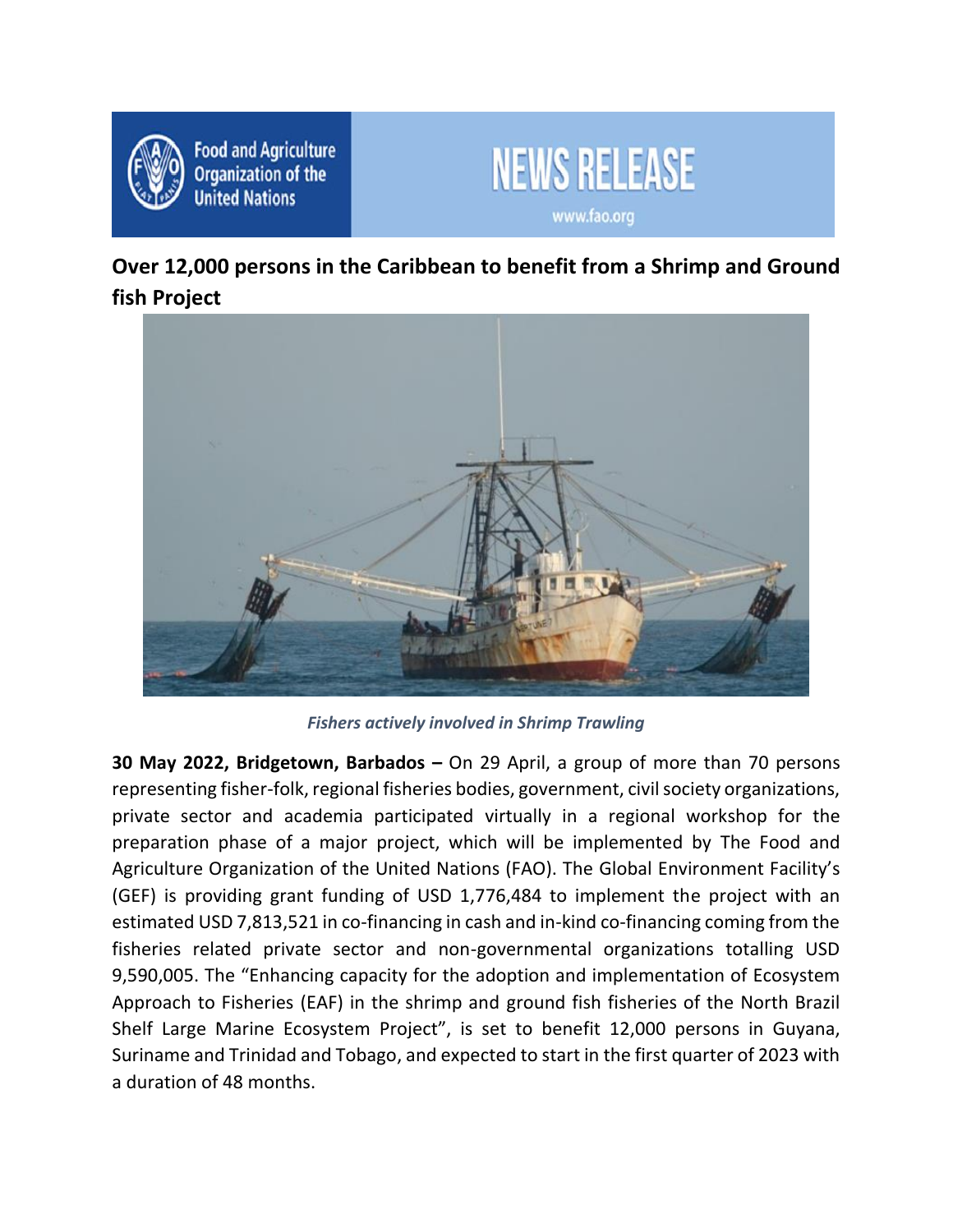FAO organized and hosted the workshop in collaboration with the fisheries agencies in Guyana, Suriname and Trinidad and Tobago with four specific objectives. These objectives included (1) to present the GEF accepted project concept, (2) to outline the project preparation process, (3) to identify key sources of information and stakeholders and partners to support drafting of the project's full proposal and (4) to present a work plan for the development of the project document and agree on roles and responsibilities. The discussions largely focused on the identification of government focal points, the selection of target fisheries and the identification of key stakeholders associated with target fisheries for each project.

Marcelo Vasconcellos, FAO Lead Technical Officer of the project indicated that the aim of the project is to advance adoption and implementation of the ecosystem approach to fisheries EAF in the shrimp and ground fish fisheries in the North Brazil Shelf Large Marine Ecosystem. The countries of Guyana, Suriname, and Trinidad & Tobago will be participating in the project which is intended to improve 5,982,900 hectares of marine habitat, contribute to moving 22,000 tonnes of marine fisheries to more sustainable levels, and benefit 8,000 males and 4,000 females including fisher folk, fishing communities, government agencies, relevant public and private sector, civil society, and academia.

The North Brazil Shelf is a Large [Marine Ecosystem](https://www.sciencedirect.com/topics/earth-and-planetary-sciences/aquatic-ecosystem) (LME) that extends from the Caribbean Sea, in Central America, to the Parnaiba River in Brazil. The area supports one of the most important export-oriented shrimp fisheries in the world including ground fish resources, which have a wide distribution range and export value. The area is dominated by the runoff of large rivers, including the Amazon and Orinoco, and by the intense disturbance of [sediment transport,](https://www.sciencedirect.com/topics/earth-and-planetary-sciences/earth-surface-sediment-transport) tides and currents. The seabed is formed mainly by mud in shallow water, and by sand, mud, and gravel in deeper water.

During his opening remarks at workshop, Zorindra Arjune, Deputy Fisheries Director, Fisheries Directorate, Ministry of Agriculture, Livestock and Fisheries in Suriname stated, "This project is totally in line with what we have formulated in our Fisheries Management Plan. We are very glad that this project will certainly contribute to better data collection which is very important for all of us when we look at what is being required by market states as well as international organisations."

The project components also supports the country's implementation of the Caribbean and North Brazil Shelf Large Marine Ecosystems Strategic Action Programme priorities. These priorities includes enhancing or developing national and sub-regional EAF-based fisheries management information systems, strengthening national and sub-regional